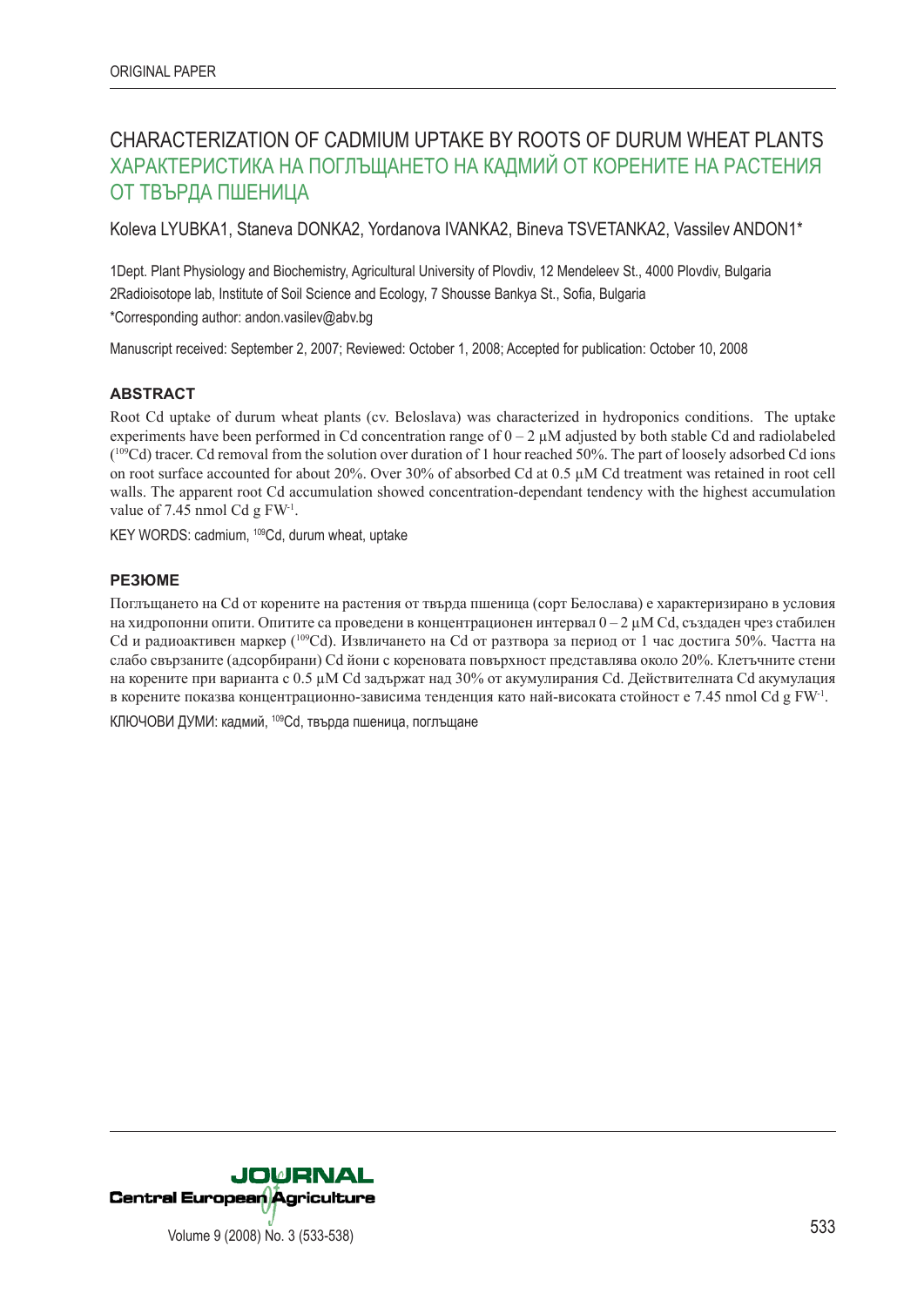## **INTRODUCTION**

Parts of the agricultural soils all over the world are slightly to moderately contaminated by Cd due to largescale use of super phosphate fertilizers, sewage sludge application as well as atmospheric deposition of smelters dust. In Bulgaria metal contaminated area stretch over nearly 19 500 ha of arable land and a part of these soils has elevated Cd levels. Due to high Cd mobility in the soil-plant system it can easily enter into food chain and can create risk for human and environmental health [2]. Therefore, significant research attention addresses the mechanisms of Cd uptake, translocation and grain accumulation, especially in crops having ability to accumulate higher Cd, such as durum wheat, sunflower and some others [3].

In fact, plant Cd uptake has been studied for more than 30 years and the basic characteristics have been determined [12]. Nevertheless, the increasing international concern about the risks associated with long-term consumption of Cd-containing food stimulates both applied and fundamental research on plant-Cd interactions. As a result a huge germplasm has been screened for low grain Cd accumulation. Significant cultivar variation in many crops has been observed [7; 8; 9] as well as new breeding programs for low grain Cd consisting genotypes initiated [10]. At the same time the information about cultivar differences in grain Cd accumulation within the most important crops is very scant.

Model studies revealed that grain Cd accumulation in durum wheat cultivars correlated with root-to-shoot Cd transfer [4; 6]. Lower Cd translocation to leaves diminishes grain Cd accumulation directly during grain filling or indirectly maintaining lower Cd pools in the leaves that could be remobilized. According to Stolt et al. [13] low grain Cd accumulating wheat genotypes have low shoot Cd content, which is detectable even in the early vegetative stages. A seedling-based bioassay based on root / shoot 109Cd accumulation ratio has been suggested as a rapid and cost-effective way of screening large numbers of seedlings for low Cd-accumulating phenotype [1]. Nevertheless, more fundamental research is needed to characterize in detail both Cd uptake and translocation pattern in low Cd accumulating genotypes. The problem for grain Cd accumulation in cereals is not well addressed in Bulgaria. Therefore, we initiated studies on Cd uptake, translocation and grain accumulation within Bulgarian durum wheat cultivars. Here we report the first results obtained from a hydroponics study aimed to characterize the unidirectional influx of radiotracerlabeled cadmium  $(^{109}Cd)$  by roots of durum wheat plants.

#### **MATERIAL AND METHODS**

The experiments were conducted with a durum wheat cultivar Beloslava. The seeds were surface sterilized



Figure 1. Time-course Cd removal from uptake solution by wheat plants Фигура 1. Извличане на Cd от хранителния разтвор от пшеничени растения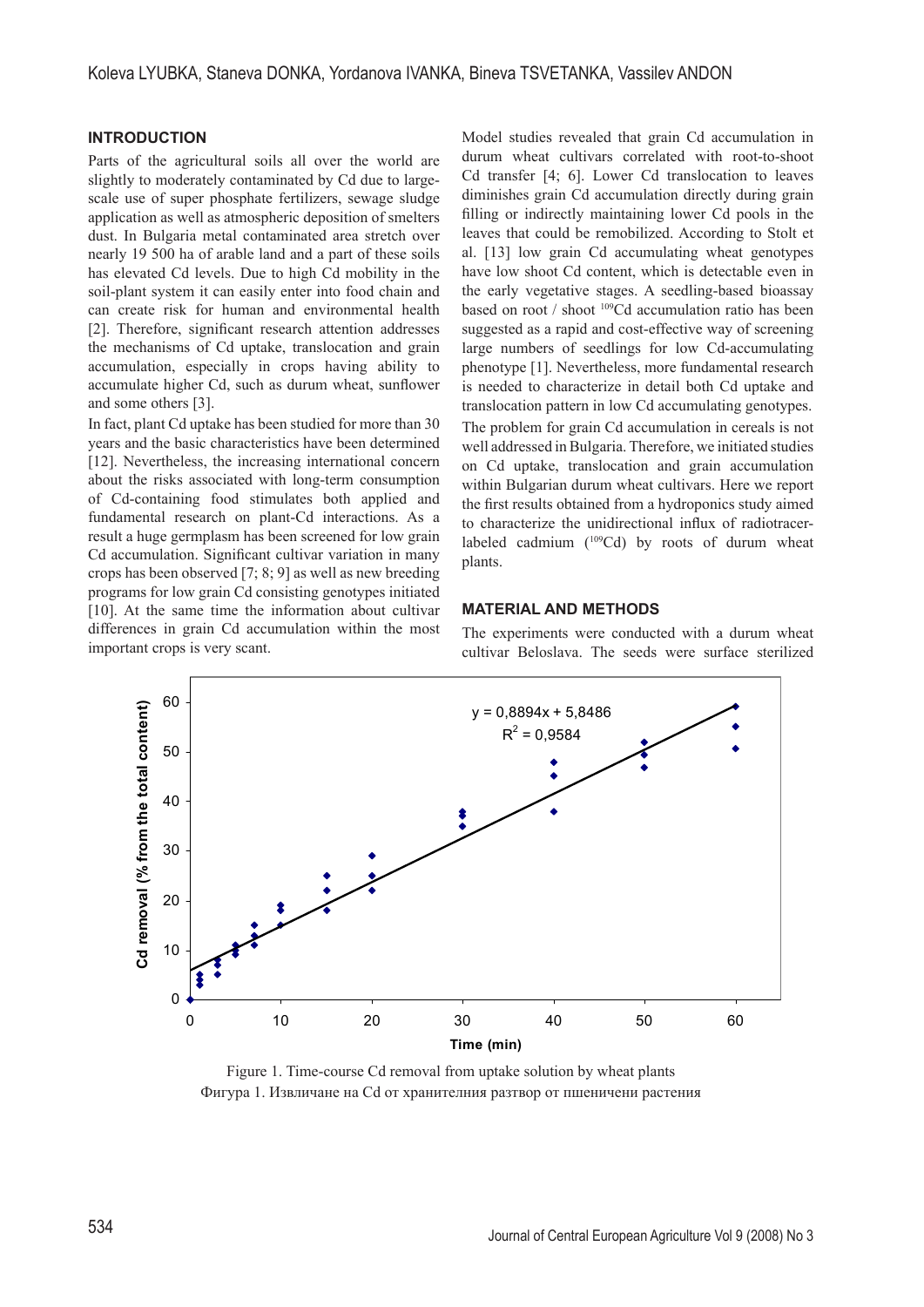in  $H_2O_2$ , rinsed, and germinated in dark on moistened paper in Petri dishes. Three-day-old seedlings were covered by 2-cm elastic band above rootshoot junction and positioned in holes of pots filled by ½ strength modified Hoagland solution. Plants were grown for 15 days in a control environment with a 14 h  $/$  24 C day and 10 h  $/$  20 °C night, photosynthetically active radiation of 250 µmol photons  $m<sup>2</sup>$  s<sup>-1</sup> and relative air humidity of 55 - 60%. The solution was regularly aerated and changed every third day.

Before Cd uptake experiments plants were removed from the nutrient solution, transferred to plastic tubes (5 plants per tube) filled by pretreatment solution (0.2 mM CaSO<sub>4</sub> and 12.5  $\mu$ M H<sub>3</sub>BO<sub>3</sub> at pH 5.5) and left for several hours for adaptation. Boron ions were included in the pretreatment solution [5] to better maintain the integrity of selective ion transport. Then, the pretreatment solution was replaced with Cd uptake solution containing 0.2 mM CaSO<sub>4</sub>, 12.5  $\mu$ M H<sub>3</sub>BO<sub>3</sub> and various Cd concentrations (0.5, 1.0, 1.5 and 2.0  $\mu$ M) given as 3CdSO<sub>4</sub>.8H<sub>2</sub>O. An aliquot of  $109$ Cd-labelled CdCl<sub>2</sub> solution (specific activity 106 MBq mg-1 Cd) was added to Cd treatments ranging within 150 - 600 Bq ml<sup>-1</sup>. Plants were maintained on the uptake solution for up to 1 hour.

After the uptake period plants were removed from the solution and transferred to cool  $(5^{\circ}C)$  desorption solution containing 5 mM CaSO<sub>4</sub>, 12.5 M  $H_3BO_3$  and 100  $\mu$ M 3CdSO<sub>4</sub>.8H<sub>2</sub>O at pH 5.5 for different time exposure. This procedure allowed removing loosely adsorbed Cd

ions on root surface that could overestimate total root Cd accumulation [5].

Cd binding to root cell walls was estimated after treating roots with methanol:chloroform mixture (2:1, v/v). Plants from each treatment were divided in 2 groups and one part was immersed in the mixture for 3 days to remove cellular content, followed by a deionized water rinse for several hours. Then, the roots were blotted dry with tissue paper. Both roots and shoots were excised (about 1 cm above and below the root-shoot junction), cut into pieces, weighted and measured by  $\gamma$ spectrometry [Canberra 85 with a Ge (Li) detector].

Statistical analysis was performed using one way ANOVA (for P< 0.05). Based on the ANOVA results, a Tukey test for mean comparison was performed, for a 95% confidence level, to test for significant differences among treatments. In the table, different letters (a, b, c, d) express significant differences, with a representing the highest value. A regression analysis was applied то Cd removal data.

#### **RESULTS AND DISCUSSION**

The experimental design used in our study was set up with relatively low external Cd concentrations. Selected Cd concentrations were in the range of 0 to 2.0  $\mu$ M, which are low enough to prevent Cd phytotoxicity problems and, on the other hand, to be environmentally relevant. The apparent root Cd uptake by wheat plants



Figure 2. Time-course Cd desorbtion from roots of wheat plants Фигура 2. Отделяне на слабо свързания Cd от корените на пшеничени растения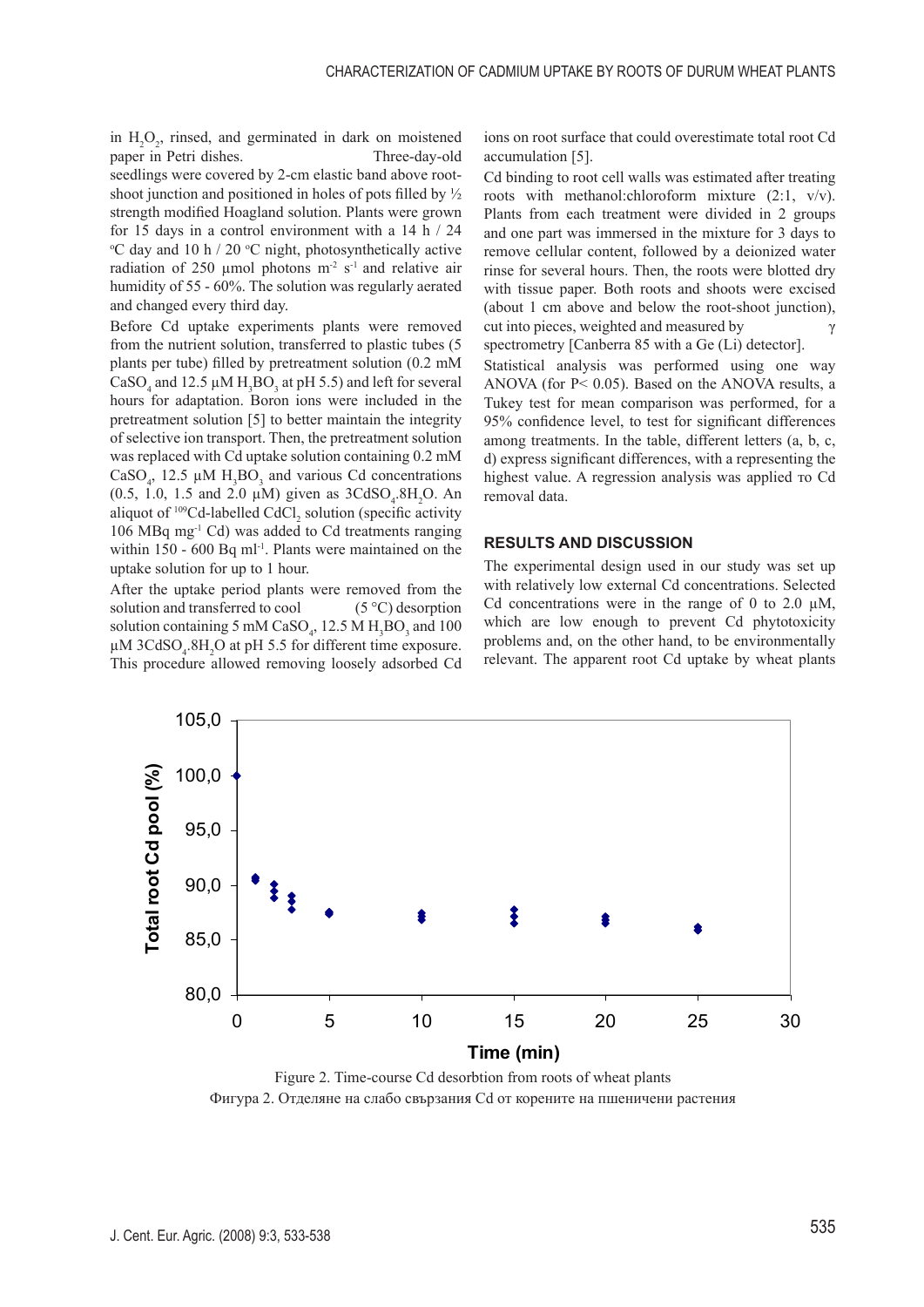| на извличане на Cd от хранителния разтвор |                              |                                        |
|-------------------------------------------|------------------------------|----------------------------------------|
| Treatment                                 | Root Cd concentrations       | Cd removal                             |
|                                           | (nmol $Cdg^{-1}FW$ )         | (% from the total content in solution) |
| Control $(0)$                             | not detectable               |                                        |
| $0.5 \mu M$ Cd                            | $2.23 \pm 0.14^a$            | $26.5 \pm 1.4^{\circ}$                 |
| $1.0 \mu M$ Cd                            | $5.27 \pm 0.29^b$            | $29.1 \pm 4.0^b$                       |
| $1.5 \mu M$ Cd                            | $7.25 \pm 0.09^{\circ}$      | $24.7 \pm 0.8^{\circ}$                 |
| $2.0 \mu M$ Cd                            | $7.45 \pm 0.21$ <sup>d</sup> | $20.3 \pm 0.6^d$                       |

Table 1. Root Cd concentrations of wheat plants and Cd removal from the uptake solution Таблица 1. Съдържание на Сф в корените на пшеничени растения и процент

In the columns, data followed by different letters  $(a, b, c, d)$  express significant differences at P=0.05.

Представените в колоните данни следвани от различни букви  $(a, b, c, d)$  представят достоверните разлики при  $P=0.05$ 

might be determined after taking into account of several issues, namely: (1) rate of Cd removal from the solution; relative parts of both (2) loosely adsorbed Cd ions and (3) Cd ions retaining in cell wall.

Cd removal from the solution containing  $2 \mu M$  Cd over duration of 1 hour followed strong linear trend (Figure 1;  $R^2 = 0.96$ ), which did not suppose appearing of significant Cd efflux. At the end of the exposure period Cd removal from the uptake solution reached about 50%. Total Cd removal was associated only with roots as we did not detect any shoot Cd accumulation. Based on a significant Cd removal from the uptake solution, in the following concentration-dependant-uptake experiments we averaged Cd concentrations over the course of exposure to account for Cd depletion.

Root Cd pool contains both absorbed and loosely adsorbed Cd ions. The results presented in Figure 2 showed that the used desorbtion procedure was effective at rapidly removing <sup>109</sup>Cd from the root surface. In fact, most of Cd was removed during the first two minutes, but some Cd was released thereafter reaching about 15% of the total Cd pool after 20 minutes (100% root Cd concentration represent 5.58 nmol g FW<sup>-1</sup>). The results obtained showed that over 80% of Cd was bound to reactive sites within the apoplast. Of course, some has entered into the cytoplasm of root cells. The results obtained corresponded to the desorbtion kinetics of Cd from the roots of other species, such as maize  $[11]$  and wheat  $[5]$ .

To maintain Cd homeostasis, the root cells should store Cd ions in less active compartments, such as cell wall and vacuole. According to Hart et al. [5] the root treatment by methanol-chloroform mixture removed cellular content and yielded morphologically intact root cell wall preparations. Comparing Cd content of both non-treated roots and methanol-chloroform treated roots at 0.5 µM Cd treatment we found that over 30% of Cd accumulated in roots was bound in cell walls

Root Cd concentrations increased with increasing external Cd concentrations showing concentration-dependant tendency (Table 2). The apparent root Cd accumulation for 1 hour duration exposure reached 7.45 nmol Cd g FW <sup>1</sup> at the highest Cd treatment (2  $\mu$ M). These results are in a good correspondence with other studies on Cd uptake by durum wheat [5].

In conclusion, the results obtained in this study showed that durum wheat plants removed Cd from the uptake solution containing up to 2 µM Cd very effective; loosely adsorbed Cd ions on root surface accounted for about 20% and over 30% of absorbed Cd was retained in root cell walls at 0.5 µM Cd treatment.

## **ACKNOWLEDGEMENT**

The authors are thankful for the financial support provided by Bulgarian Ministry of Education and Science (project  $N 2K - 11 - 4/2006$ 

### **REFERENCES**

[1] Archambaut D. J., Marentes E., Buckley W., Clarke J., Taylor G., A rapid seedling-based bioassay for identifying low cadmium-accumulating individuals of durum wheat (Triticum turgidum L.), Euphytica (2001) 117: 175-182.

[2]Grant C., Buckley W., Bailey L., Selles F., Cadmium accumulation in crops, Can. J. Plant Science,  $(1998)$  78: 1-17.

[3] Harris N. S., Taylor G. J., Remobilization of cadmium in maturing shoots of near isogenic lines of durum wheat that differ in grain cadmium accumulation, J. Exp. Bot. (2001) 52 (360): 1473-1481.

[4] Harris N. S., Taylor G. J., Cadmium uptake and translocation in seedlings of near isogenic lines of durum wheat that differ in grain Cd accumulation, BMC Plant